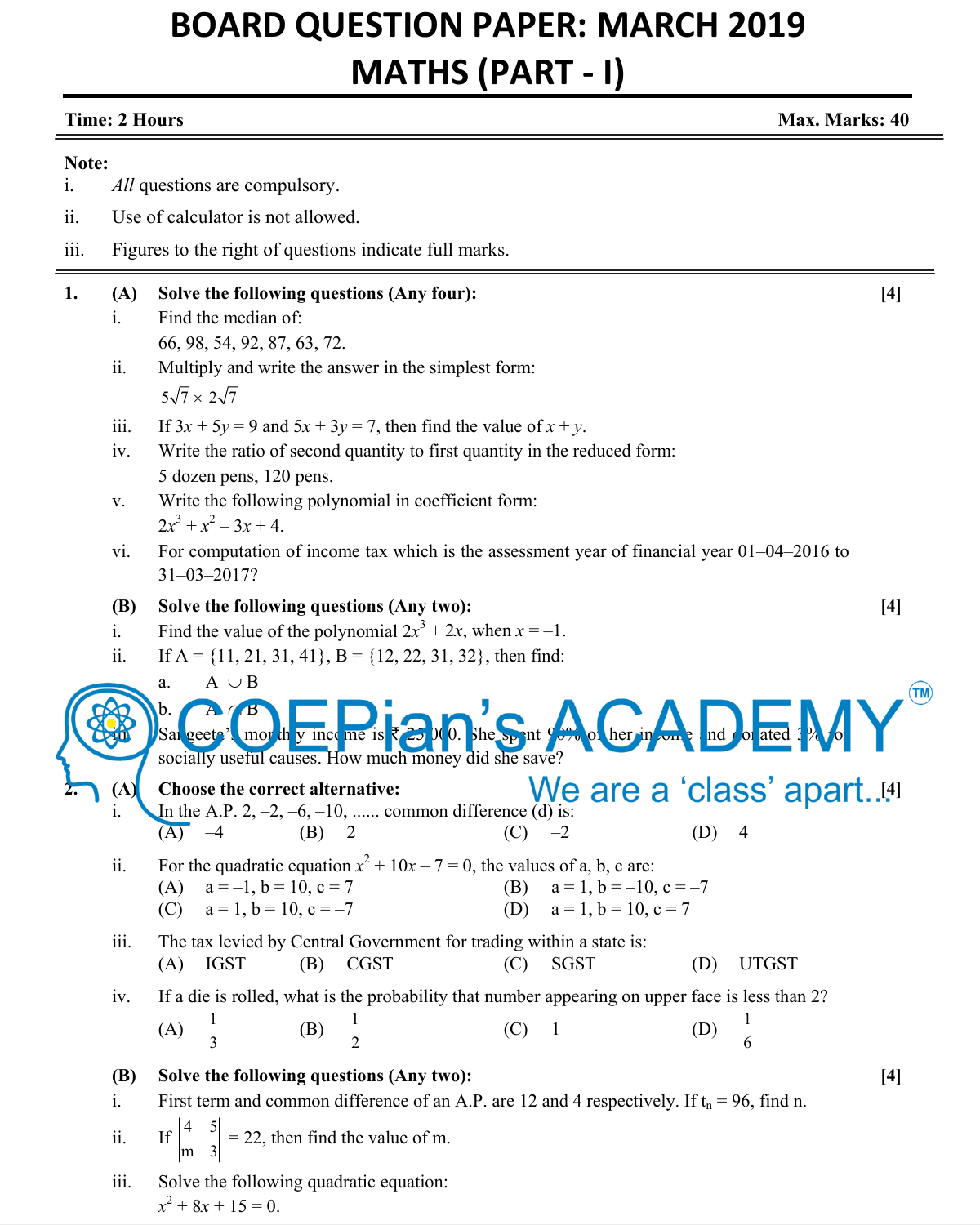#### **3. (A) Complete the following activites (Any two): [4]**

- i. Smita has invested  $\overline{\tau}$  12,000 to purchase shares of FV rs 10 at a premium of  $\overline{\tau}$  2. Find the number of shares she purchased. Complete the given activity to get the answer. **Activity:**  $FV = \overline{\xi} 10$ , Premium =  $\overline{\xi} 2$ 
	- MV = FV + + 2 = 12
- $\therefore$  Number of shares =  $\frac{\text{Total investment}}{\text{MV}}$  $=$   $\frac{1}{12}$  =  $\frac{1}{12}$  shares
	- ii. The following table shows the daily supply of electricity to different places in a town. To show the information by a pie diagram, measures of central angles of sectors are to be decided. Complete the following activity to find the measures:

| <b>Places</b> | <b>Supply of electricity</b><br>(Thousand units) | <b>Measure of central angle</b>        |
|---------------|--------------------------------------------------|----------------------------------------|
| Roads         | 4                                                | $\frac{4}{30} \times 360 = 48^{\circ}$ |
| Factories     | 12                                               | $\times$ 360 = 144 $\degree$           |
| <b>Shops</b>  | 6                                                | $\frac{6}{30} \times 360 =$            |
| Houses        | 8                                                | $\times$ 360 =                         |
| Total         | 30                                               |                                        |

Two coins are tossed simultaneously. Complete the following activity of writing the sample space (S) and expected quite comes of the events: ACADEMY

We are a 'class' apart...

 **Activity:** If two coins are tossed simultaneously

 $S = \{$  , HT, TH,  $\}$ 

a. Event A : at least getting one head.

b. Event  $\mathbf{P}$  to get no head.

- $A = \{HH, \Box, TH\}.$
- b. Event B : to get no head.  $B = \{$ .

 $\left[ \bigotimes_{\alpha} S_{\alpha} \right]$  a. Event A  $\left[ t \right]$  to  $t$  at least one head.

# **(B) Solve the following questions (Any two): [4]**

- i. Find the  $19^{th}$  term of the A.P. 7, 13, 19, 25, …...
- ii. Obtain a quadratic equation whose roots are  $-3$  and  $-7$ .
- iii. Two numbers differ by 3. The sum of the greater number and twice the smaller number is 15. Find the smaller number.

## **4. Solve the following questions (Any three): [9]**

- i. Amit saves certain amount every month in a specific way. In the first month he saves  $\bar{\tau}$  200, in the second month  $\bar{\tau}$  250, in the third month  $\bar{\tau}$  300 and so on. How much will be his total savings in 17 months?
- ii. A two digit number is to be formed using the digits 0, 1, 2, 3. Repetition of the digits is allowed. Find the probability that a number so formed is a prime number.
- iii. Smt. Malhotra purchased solar panels for the taxable value of  $\bar{\tau}$  85,000. She sold them for ` 90,000. The rate of GST is 5%. Find the ITC of Smt. Malhotra. What is the amount of GST payable by her?
- iv. Solve the following simultaneous equations graphically:  $x + y = 0$ ;  $2x - y = 9$ .